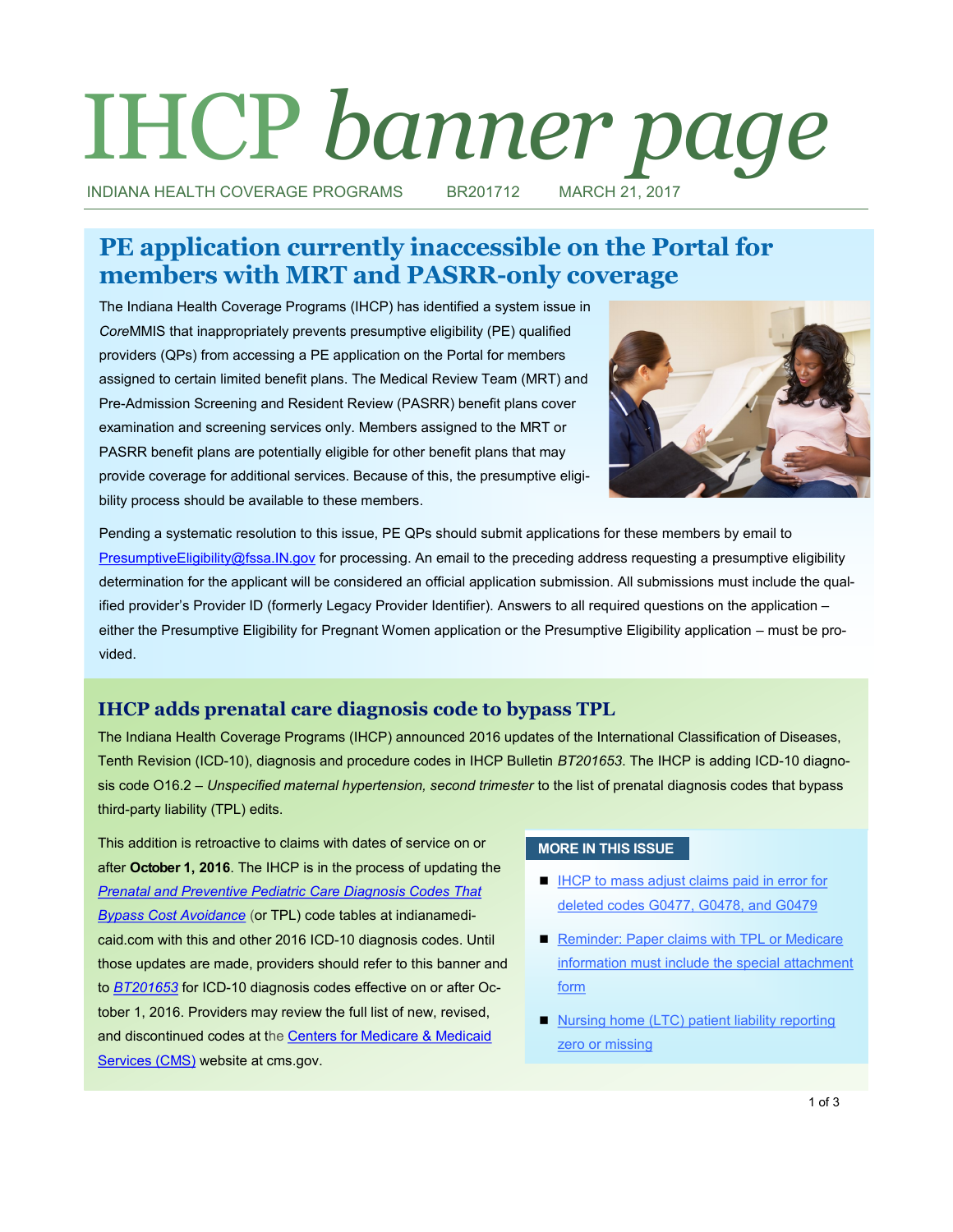# <span id="page-1-0"></span>**IHCP to mass adjust claims paid in error for deleted codes G0477, G0478, and G0479**

The Indiana Health Coverage Programs (IHCP) has identified a claim processing system issue affecting claims for the Healthcare Common Procedure Coding System (HCPCS) codes in Table 1. These codes were deleted by the Center for Medicare & Medicaid Services (CMS) effective December 31, 2016, but, in error, were not end-dated in *Core*MMIS. This error was corrected January 20, 2017.

Claims for HCPCS codes G0477, G0478, and G0479 with dates of service (DOS) from January 1, 2017, through January 20, 2017, that paid in error will be mass adjusted. Adjustments should begin appearing on the provider Remittance Advice (RA) beginning April 25, 2017, with Claim IDs (formerly Internal Control Numbers) that begin with 52 (mass replacements non-check related). If a claim was overpaid, the net difference appears as an accounts receivable. The accounts receivable will be recouped at 100% from future claims paid to the respective provider number.

*Table 1 ‒ Deleted procedure codes that paid in error for DOS from January 1, 2017, through January 20, 2017*

| <b>HCPCS Code</b> | <b>Description</b>                                                                                                                                                                                                                                                                                     |
|-------------------|--------------------------------------------------------------------------------------------------------------------------------------------------------------------------------------------------------------------------------------------------------------------------------------------------------|
| G0477             | Drug test(s), presumptive, any number of drug classes; any number of devices or procedures, (e.g.,<br>immunoassay) capable of being read by direct optical observation only (e.g., dipsticks, cups, cards,<br>cartridges), includes sample validation when performed, per date of service              |
| G0478             | Drug test(s), presumptive, any number of drug classes; any number of devices or procedures, (e.g.,<br>immunoassay) read by instrument-assisted direct optical observation (e.g., dipsticks, cups, cards,<br>cartridges), includes sample validation when performed, per date of service                |
| G0479             | Drug test(s), presumptive, any number of drug classes; any number of devices or procedures by<br>instrumented chemistry analyzers utilizing immunoassay, enzyme assay, TOF, MALDI, LDTD, DESI,<br>DART, GHPC, GC mass spectrometry), includes sample validation when performed, per date of<br>service |

### **Reminder: Paper claims with TPL or Medicare information must include the special attachment form**

Providers submitting paper claims with third-party liability or Medicare information must include the *Third-Party Liability (TPL)/Medicare Special Attachment Form* with their claims. Failure to include this form will cause claims to deny. For additional information about using this form, see *[BT201667](http://provider.indianamedicaid.com/ihcp/Bulletins/BT201667.pdf)*. The *[Special Attachment Form](http://provider.indianamedicaid.com/media/172588/ihcp%20tpl%20special%20attachment%20form.pdf)*, as well as updated [instruc](http://provider.indianamedicaid.com/media/172591/ihcp%20tpl%20special%20attachment%20form%20instructions.pdf)[tions](http://provider.indianamedicaid.com/media/172591/ihcp%20tpl%20special%20attachment%20form%20instructions.pdf) for completing the attachment, are available on the *Forms* page at indianamedicaid.com. Claims submitted through the Portal or through the Electronic Data Interchange are not required to include this form; however, TPL and Medicare information must be provided at the detail level for certain claim types. Please see *Core*MMIS *Bulletin [BT201667](http://provider.indianamedicaid.com/ihcp/Bulletins/BT201667.pdf)* and *Banner Page [BR201706](http://provider.indianamedicaid.com/ihcp/Banners/BR201706.pdf)* for details and clarification.